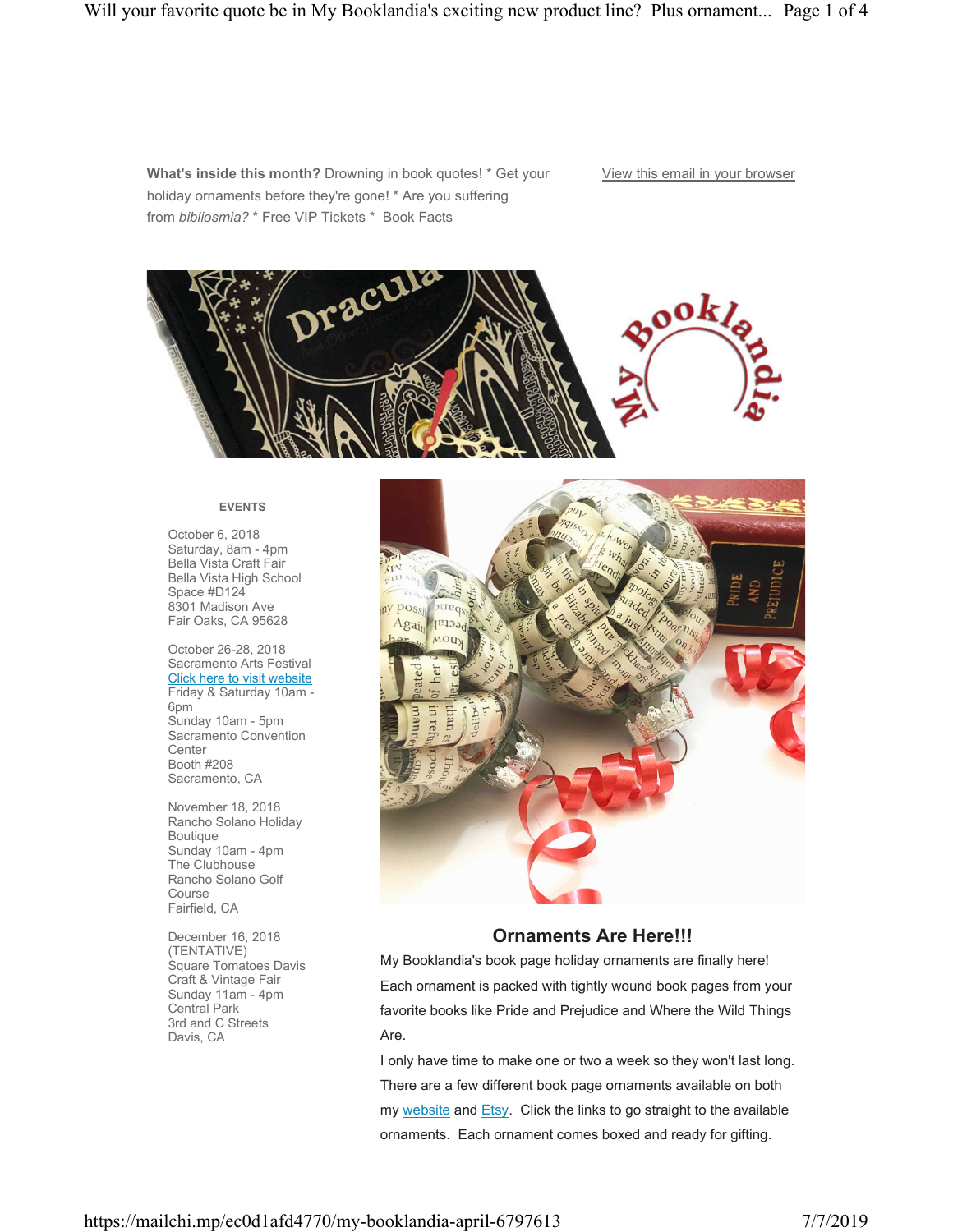

**2 FREE PASSES to the Sacramento Arts Festival!!!** I still have 2 free VIP passes good for any day (October 26-28, 2018) and they can be yours. How do I get these amazing free tickets, you ask?

Simple. The first person to visit My Booklandia's website and tell me one of the book ornaments available gets the free tickets. That's it!

Just send an email to info@mybooklandia.com with the answer and your mailing address. First correct reply gets the tickets.



## **FUN BOOK FACTS**

**Love the smell of old books?**

There's actually a word that describes the enjoyment of the smell of books! It's called *bibliosmia*.

I love the smell of old

 $( f )$  Share  $( \blacktriangleright \hspace{- 0.45cm} \blacktriangleright \hspace{-0.45cm} \intercal )$  Tweet  $( \blacktriangleright \hspace{- 0.45cm} \blacksquare )$  Forward



**What's your favorite book quote?**

I really need your HELP!

My long awaited new product line is in the works and it's all based on book quotes. I have so many favorites it's impossible for me to decide on my top 10, so I'm asking your help. Which of the book quotes listed below is your favorite(s)? Or do you have one that's not on the list? I've left off the book title and author because if they're you're favorite, of course you know who wrote it!

I did a quick list on Google that as easy as checking some checkboxes. Just click here to chose your favorites. Or if you prefer you can send me an email with your top 10 to gloria@mybooklandia.com with the numbers of your favorites. It's totally your choice!

If I've left off your favorite you can add it on Google, or your email. Either way works for me. Thank you!

I'm really hoping you'll love what's in the works! By the way , it's small and wearable.

Here's the quotes:

- 1) Whatever our souls are made of, his and mine are the same.
- 2) I would always rather be happy than dignified.

3) Friendship is certainly the finest balm for the pangs of disappointed love.

4) You must learn some of my philosophy. Think only of the past as its remembrance gives you pleasure.

5) It's no use going back to yesterday, because I was a different person then.

6) I must learn to be content with being happier than I deserve.

7) But there is only one thing that has power completely, and this is love.

8) If you look for perfection, you'll never be content.

9) The Very first moment I beheld him, my heart was irrevocably gone.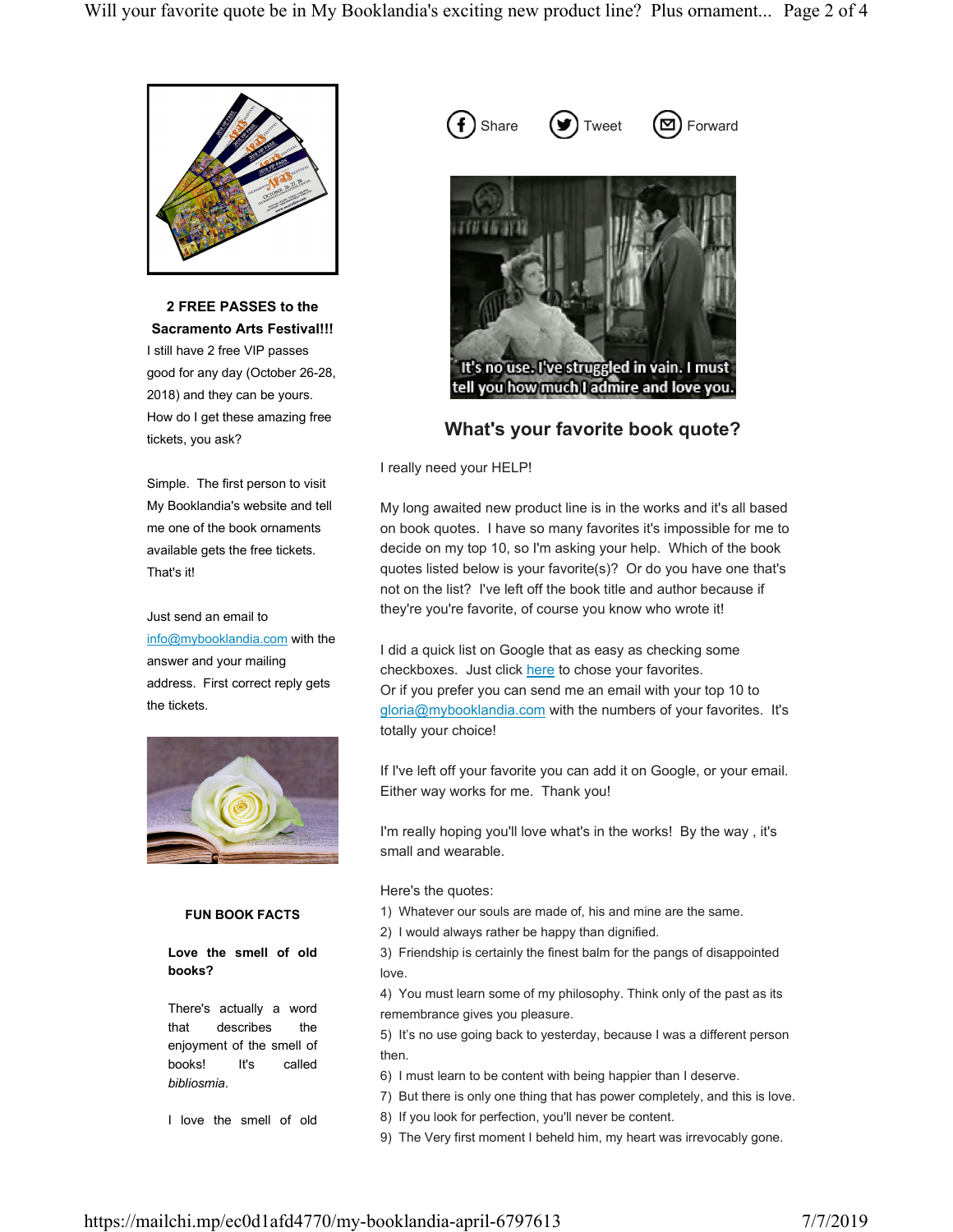books, even the ones that are a little damp and musty. When I work with books I sometimes get a whiff of a wonderful smell like flowers. I don't know if that's just the aroma that comes off the pages, or if a reader scented their book with perfume and the antique fragrance comes through when I'm working with the book. I have no idea, but it sometimes sends me off in a daydream about who that long ago reader may have been.

"No matter how busy you may think you are, you must find time for reading, or surrender yourself to selfchosen ignorance." - Confucius

# **GOT FEEDBACK?**

I'd love to hear from you. If there's anything you want to add, questions you'd like to ask, photos or reviews you'd like to submit, just drop me an email!

10) My courage always rises at every attempt to intimidate me.

11) True friends are always together in spirit.

12) The person, be it gentleman or lady, who has not pleasure in a good novel, must be intolerably stupid.

13) So we beat on, boats against the current, borne back ceaselessly into the past.

14) I know who I WAS when I got up this morning, but I think I must have been changed several times since then

15) You pierce my soul. I am half agony, half hope...I have loved none but you.

16) Each time you happen to me all over again.

17) It isn't what we say or think that defines us, but what we do.

18) The curves of your lips rewrite history.

19) Curiouser and curiouser!

20) It does not do well to dwell on dreams and forget to live, remember that.

21) Journeys end in lovers meeting.

22) Why, sometimes I've believed as many as six impossible things before breakfast.

23) You must allow me to tell you how ardently I admire and love you.

24) I always deserve the best treatment because I never put up with any other.

25) The course of true love never did run smooth.

26) Beauty remains, even in misfortune.

27) I loved her against reason, against promise, against peace, against hope, against happiness, against all discouragement that could be.

28) It is a far, far better thing that I do than I have ever done before.

29) Let the wild rumpus start!

30) I may have lost my heart, but not my self-control.

31) I look at you and a sense of wonder takes me.

32) There are darknesses in life and there are lights, and you are one of the lights, the light of all lights.

33) We dream in our waking moments, and walk in our sleep.

34) It doesn't matter who you are or what you look like, so long as somebody loves you.

35) Isn't it pretty to think so?

36) 'Dear God,' she prayed, 'let me be something every minute of every hour of my life.'

37) I know not all that may be coming, but be it what it will, I'll go to it laughing.

38) You are your best thing.

39) The game is afoot.

40) Memories warm you up from the inside. But they also tear you apart.

41) It is sometimes an appropriate response to reality to go insane.